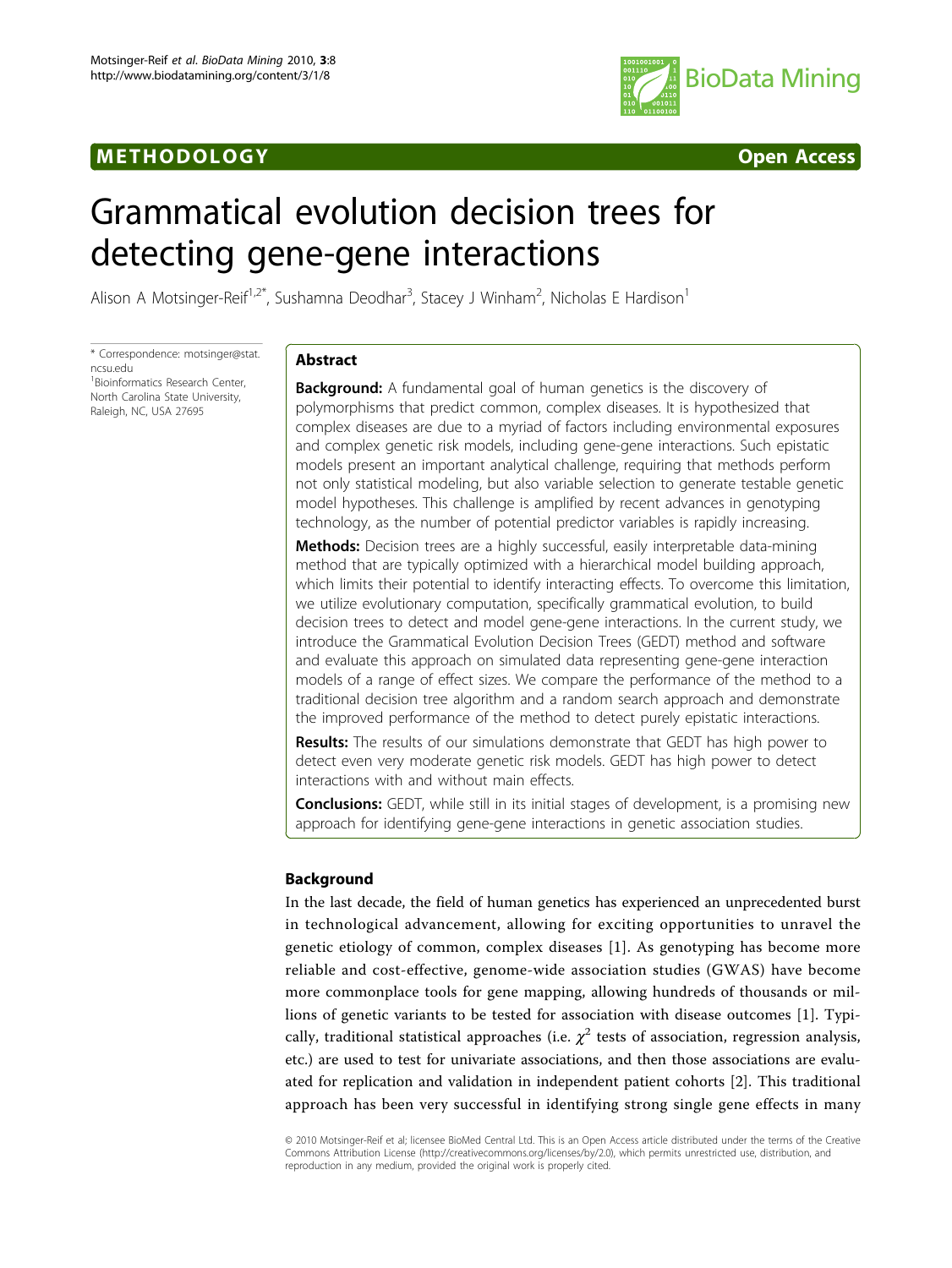common diseases [[3](#page-13-0)], but limitations of this traditional approach have become a focus as the variation explained by these single loci do not come close to the estimates of variance explained by genetics (heritability) known for many diseases [[4\]](#page-13-0).

This unexplained variation is hypothesized to be due to more complex etiologies underlying complex diseases [\[5\]](#page-13-0). These complex mechanisms include rare variants with high penetrance, locus heterogeneity, and epistasis. In particular, the ubiquitous nature of epistasis, or gene-gene and gene-environment interactions, in the etiology of human diseases presents a difficult analytical challenge [[5](#page-13-0)]. Traditional statistical approaches are limited in their ability to detect interaction models due to their reliance on hierarchical model building strategies and concerns with high dimensional data (including the curse of dimensionality) [[6\]](#page-13-0). These limitations have been previously described in detail [[7](#page-13-0)]. In response to these limitations, many novel data-mining approaches have been developed [[8](#page-13-0)]. The majority of these methods rely on either a combinatorial search approach (such as Multifactor Dimensionality Reduction [[9](#page-13-0)], Combinatorial Partitioning Method [[10\]](#page-13-0)) or on a hierarchical model building strategy (such as with Random Forests<sup> $m$ </sup> [[11](#page-13-0)]). The combinatorial approaches are ideal for detecting purely interactive effects (with no single-locus main effects), but are too computationally intensive to detect higher order interactions in large datasets (such as GWAS). The hierarchical approaches are often computationally efficient, but are unable to detect purely epistatic effects [[8\]](#page-13-0). Methods are needed that can detect pure epistatic models in the absence of main effects with realistic computation time. Additionally, as the goal of such data-mining analysis is best described as "hypothesis generation" as opposed to traditional "hypothesis testing," such methodologies need to generate understandable, interpretable models that can be evaluated in follow-up studies [\[12\]](#page-13-0). Both replication and functional studies are crucial for the translation of such bioinformatics models.

The use of evolutionary computation (EC) algorithms is one potential solution to these concerns, and has previously shown success in genetic association studies [[8](#page-13-0)]. Several EC algorithms (including genetic algorithms (GA), genetic programming (GP), and grammatical evolution (GE)) have been used to optimize a range of classifiers (neural networks, naïve Bayes classifiers, etc.) to detect complex genotype/phenotype associations. While the success of these methods has been promising, there have been limitations in the interpretability of these models. Specifically, GE optimized neural networks (GENN) have been highly successful in a range of real and simulated data [[13\]](#page-13-0), but the resulting neural network models are "black box" models that are difficult to interpret, and are often passed to post hoc "white box" modeling for evaluation [[13](#page-13-0)]. To overcome this problem, we propose using grammatical evolution to build "white box" models that are readily, immediately understandable. Similar approaches have been successful in other fields [\[14](#page-13-0)-[16\]](#page-13-0), strengthening the hypothesis that this approach would be successful in human genetics. Additionally, similar machine learning approaches have been shown to be successful in genetic applications. Methods such as Symbolic Data Analysis (SDA) [[17\]](#page-13-0), a computational evolution system (CES) [[18\]](#page-14-0), and Ant Colony Optimization (ACO) [[19](#page-14-0)] have been successfully applied to genetic applications. Specifically, we use grammatical evolution to optimize decision trees for analysis of genetic association studies. In the current manuscript, we introduce our Grammatical Evolution Decision Tree (GEDT) approach and software. We then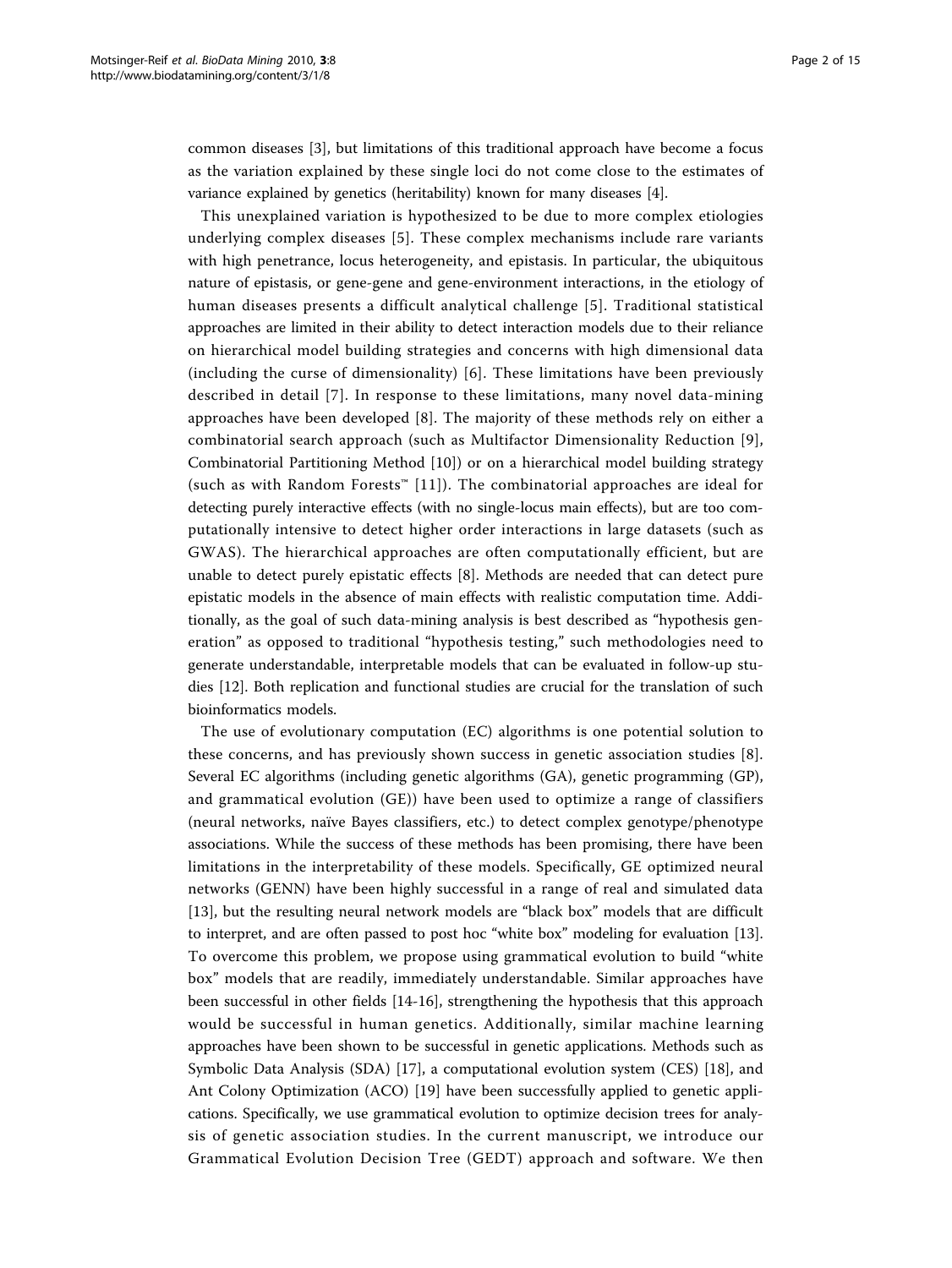demonstrate the method on a range of simulated gene-gene interaction models, and show that it has high power to detect interactions in a range of effect sizes.

## Results

#### Algorithm

#### Grammatical Evolution (GE)

Grammatical Evolution (GE) is a form of evolutionary computing that allows the generation of computer programs using grammars [[20\]](#page-14-0). The modularity of GE makes it flexible and easy to use. GE uses linear genomes and grammars to define populations. In GE, each individual consists of a binary string divided into codons. Mutation takes place on individual bits along this string (or chromosome) and crossover only takes place between codons. An individual phenotype is produced by translating codons according to the grammar. The resulting individual can then be tested for fitness in the population and evolutionary operators can be applied [\[21\]](#page-14-0).

GE is inspired by the biological process of generating a protein (phenotype) from the genetic material (DNA genotype) through the processes of transcription and translation. By using a grammar to define the phenotype, GE separates genotype from phenotype and allows greater genetic diversity within the population than other evolutionary algorithms [\[20](#page-14-0)]. Analogous to the biological process, a variable-length binary string is generated as the "DNA" of the GE process, where a consecutive group of bits is considered to be a single codon. This binary string is then transcribed into an integer string using the binary code with each codon representing an integer value. These integer values are then translated by a mapping function into an appropriate production rule from the grammar definition. An appropriate production rule is selected by the following mapping function:

rule = (codon integer value) MOD (Number of alternatives for the current non-terminal)

These production rules are then applied to a set of non-terminals to generate the terminals of the executable program. In the case that after transcribing the entire genome the production rule is not complete, the genome is wrapped around like a circular list and codons reused. The grammar used for the current application is described below. Details have been previously described [[21\]](#page-14-0).

## Decision Trees

A decision tree is a hierarchical decision-making model that consists of internal decision nodes and terminal leaf nodes [[22](#page-14-0)]. Internal decision nodes represent attributes of an individual whereas leaf nodes represent the class the individual belongs to. The root node either corresponds to an initial criterion or an attribute of an individual. Root and other internal nodes are connected via directed edges so that a hierarchical structure is formed. Each outgoing edge from an internal node corresponds to the value of the attribute that the node represents.

Decision trees have been widely used in a variety of applications, such as image classification [[23\]](#page-14-0), and pattern recognition [[24](#page-14-0)]. As a learning tool, they offer many advantages that make them ideal for application in human association studies. First, they can model data that has non-linear relationships and/or interactions between variables. Second, they can handle large quantities of data in reasonable computation time. Thirdly, they are very easy to understand and communicate, which is crucial in such a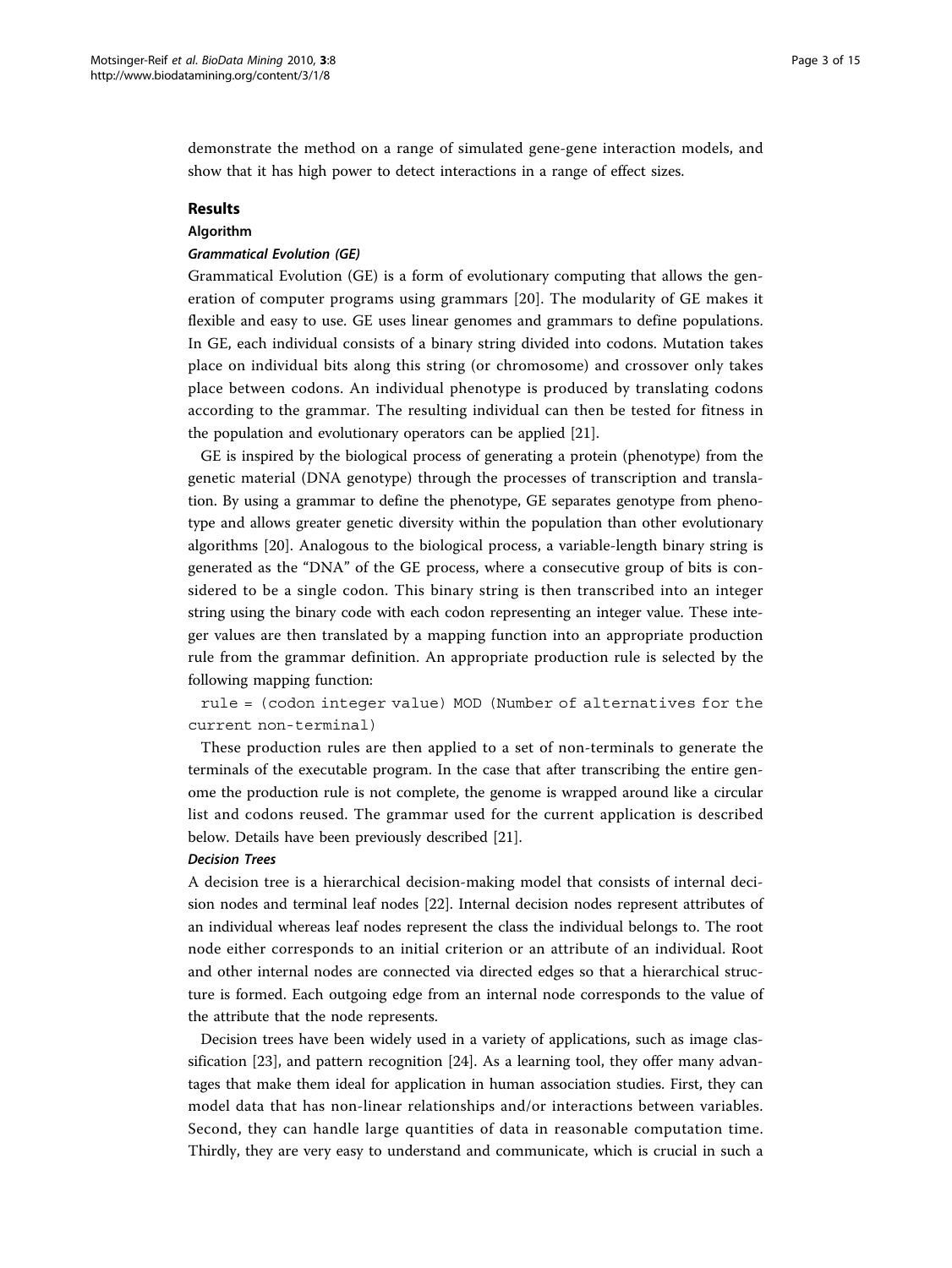collaborative, interdisciplinary field such as human genetics [[12\]](#page-13-0). From the output model, it is possible to determine what attributes of individuals play an important role in dividing the data in smaller parts and what decisions were made at each internal node. Finally, they are very easy to interpret. Any decision tree can be translated to IF-THEN statements or SWITCH-CASE statements, making it readily human-readable. All these characteristics of decision trees make them a "white-box" model because the way the output is derived from input variables (by going through internal decision nodes) is extremely transparent. This makes them ideal for the "hypothesis generation" motivation of data-mining analysis. An example decision tree is presented in Figure 1. Grammatical Evolution Decision Trees (GEDT)

For the current study, GE has been implemented to optimize decision trees (DTs) to detect gene-gene interactions in genetic association studies. The first step of this implementation was the construction of an appropriate grammar for the mapping of DTs that conform to the problem at hand. For genetic association data, the input variables/attributes represent genotypes at specific loci, where a genotype can take one of three genotype values for a bi-allelic SNP (AA, Aa, aa), encoded as 0, 1, and 2. This encoding makes no genetic model assumptions, so this analysis is both statistically and genetically nonparametric. Additionally, while in the current study we evaluate only genetic input variables, any categorical input variables could also be evaluated to detect gene-environment interactions. The output variable (class variable) can take one of two values, either positive (for cases) or negative (control) states.

The GE process begins with the generation of a large number of randomly generated binary strings that are transcribed into integer strings, and then are translated into DTs using the following grammar.

The grammar can be represented by the tuple  $\{N, T, P, S\}$ , where N is the set of non-terminals, T is the set of terminals, P is a set of production rules that maps the

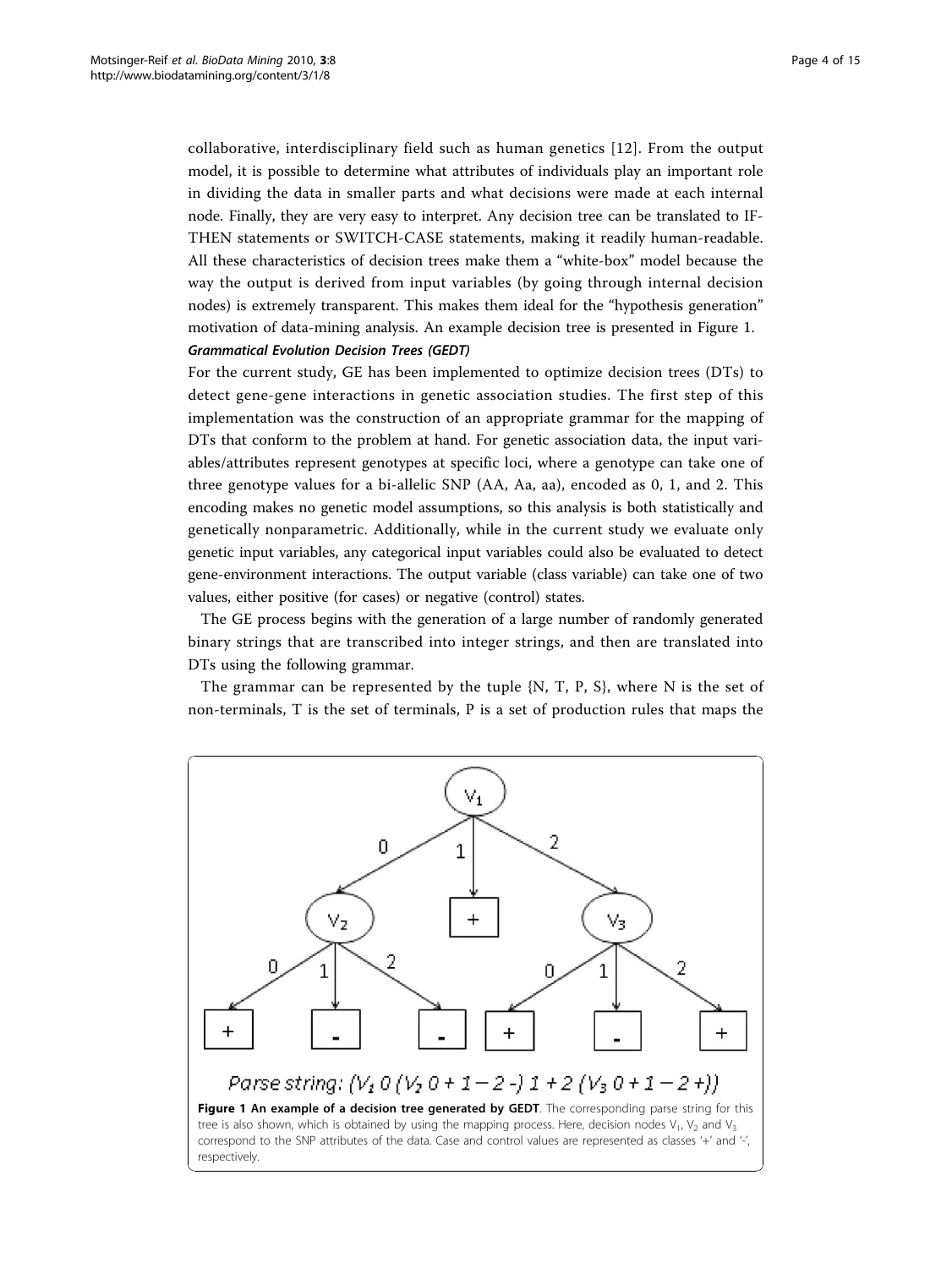$N = \{S, pseudov, v, val<sub>0</sub>, val<sub>1</sub>, val<sub>2</sub>, class\}$ 

Here, S represents the start codon in the genome. The non-terminal 'pseudoV' is used to represent the tertiary structure of the tree and to allow recursion. Non-terminals 'val<sub>0</sub>', 'val<sub>1</sub>' and 'val<sub>2</sub>' represent the possible values a genetic attribute/variable can have and finally, non-terminal 'class' represents the class an individual belongs to. The following terminals were identified:

 $T = \{0, 1, 2, +, -, V_{1-n}\}$ 

where the set  $\{V_1, V_2, ..., V_n\}$  represents the variable set which correspond to SNPs in the dataset. Terminals '0', '1' and '2' represent possible values these variables can hold, whereas terminals '+' and '-' represent the class values, which correspond to the case/ control values an individual belongs to.

The following production rules were used to define BNF grammar for GEDT:

- $(1)$  S := <pseudoV>
- (2) pseudoV := < $v$ > < $val_0$ > <pseudoV> < $val_1$ > <pseudoV> < $val_2$ >>> <pseudoV> | <class>
- (3)  $\text{val}_{0} := 0$
- $(4)$  val<sub>1</sub> := 1
- (5)  $val_2 := 2$
- (6) class  $:= + | -$
- (7)  $v := V_1 | V_n$

where n is equal to the total number of potentially predictive variables/attributes in the dataset. As integer codons are read from the variable-length binary strings, these production rules are used in the mapping function to generate decision trees. The process of generating decision trees can be understood by studying the second production rule of this grammar. The 'pseudoV' non-terminal can be substituted by either a string of seven other non-terminals or 'class', where the latter represents the terminating condition (it also takes care of the cases where all individuals belong to only one class). The first alternative starts with a variable, which is the root of the tree (or sub-tree). It is followed by three values for that variable and each value corresponds to the 'pseudoV' non-terminal. This represents the recursive condition. Now, each of these 'pseudoV' terminals are again substituted in two ways and the process continues until all non-terminals are substituted.

After a tree is built using this grammar, the fitness of the DT model is measured, based on how accurately the model classifies all the individuals in the dataset. In order to make our methodology robust to class imbalance (when there is an unequal number of cases and controls in the dataset), we implemented balanced accuracy as the fitness metric [\[25](#page-14-0)]. Using this function, poor performance in either class will lead to a poor overall fitness and the evolutionary process will be directed towards a solution that performs well in classifying both the sample classes correctly. The fitness function is calculated as one-half times the addition of ratio of the correctly classified case samples to the total number of case samples and ratio of correctly classified control samples to the total number of control samples. In other words, the fitness measure is equivalent to the arithmetic average of sensitivity and specificity [[25](#page-14-0)]. In the case of balanced data balanced accuracy is the same as classification accuracy. The formula used is shown below: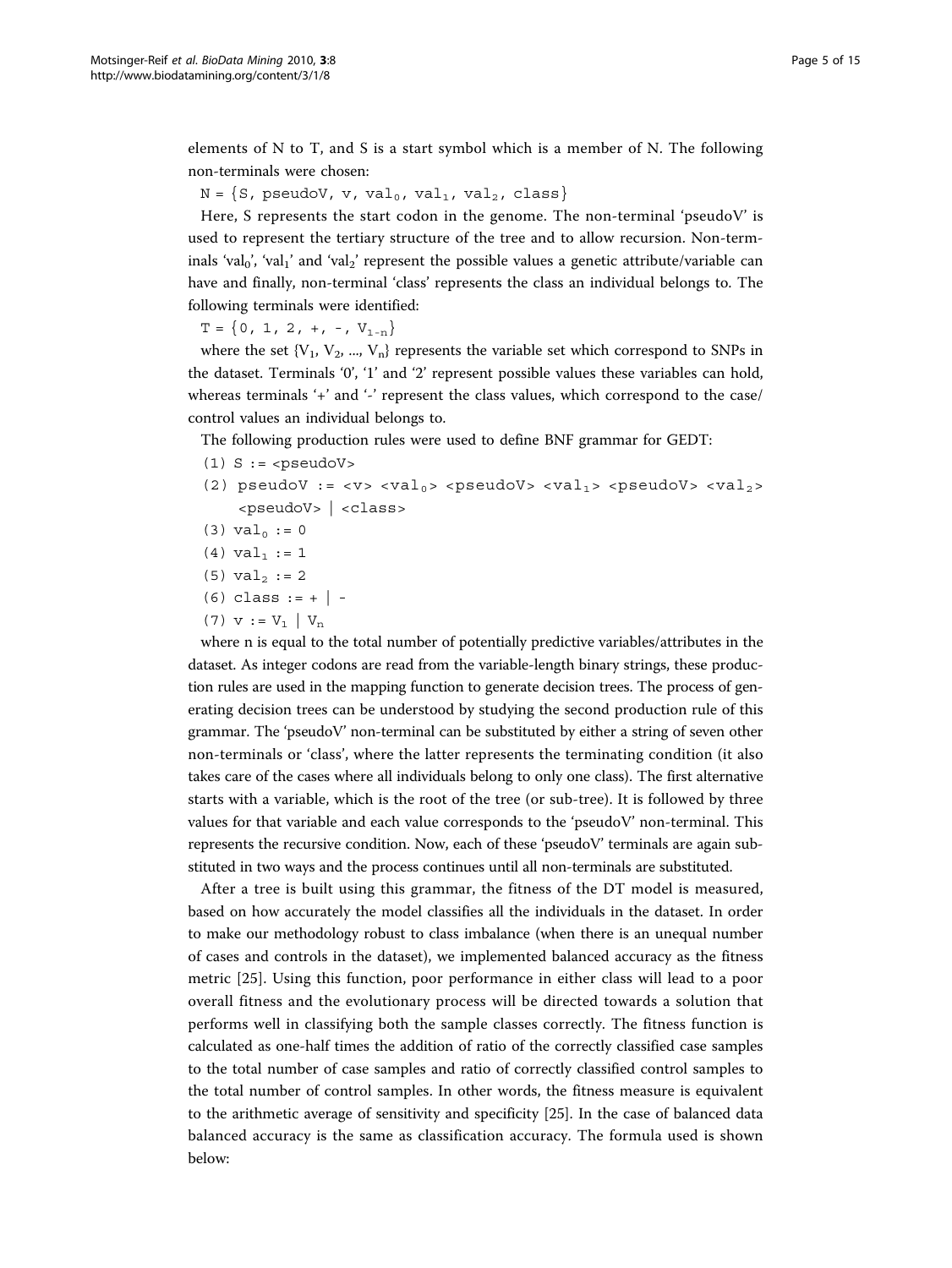Balanced accuracy = ( sensitivity + specificity) / 2  
= 
$$
\frac{1}{2} \{ [\text{TP} / (\text{TP} + \text{FN})] + [\text{TN} / (\text{TN} + \text{FP})] \}
$$

where TP represents true positives, TN represents true negative, FP represents false positives, and FN represents false negatives. While only the balanced case is considered in the current study, this fitness function is robust to class imbalance for future studies or real data analysis. This fitness metric is then used in a genetic algorithm (GA) to automatically evolve the optimal DT for the data at hand. In this GA, individuals with the highest fitness values are more likely to pass on their "genetic material" to the next generation. For GEDT, we use the GE process to evolve every aspect of a decision tree model - including variable selection (which attributes/variables should be included in the model) and the recursive structure of the DT. The steps of GEDT are outlined in Figure [2](#page-6-0), and are similar to those previously described for a grammatical evolution optimized neural network strategy [[13\]](#page-13-0).

First, GEDT parameters must be initialized in the configuration file, including mutation rate, crossover rate, duplication rate, population size, type of selection, wrapping count, minimum and maximum chromosome size, sensible initialization depth, and number of generations. Second, the data are divided into 10 equal parts for 10-fold cross-validation. 9/10 of the data is used for training, and later the other 1/10 of the data is used to evaluate the predictive ability of the model developed during training [[26\]](#page-14-0). Third, an initial population of random solutions is generated to begin the training process. Sensible initialization is used to guarantee the initial population contains only functioning DTs [[20,21\]](#page-14-0). In the sensible initialization step an expression tree is created using the grammar described above. The software assigns a minimum depth to each rule that describes the depth required for the rule to be completed. As each tree is built, the algorithm randomly selects only rules that can fit within the remaining depth of the tree. Half of the individual DTs are built to the maximum depth by only selecting recursive rules until a non-recursive rule must be chosen to complete the tree and half are generated to a random depth no greater than the maximum by selecting any rule that can fit in the remaining depth of the tree [[16,](#page-13-0)[27\]](#page-14-0). The final step in initialization is to convert nodes of the tree into corresponding codons. Fourth, each individual genome is translated into a DT according to the rules of the grammar described above. Each DT is evaluated on the training set and its fitness (balanced accuracy) is recorded. Fifth, the best solutions (those with the highest balanced accuracy) are selected for crossover and reproduction using user-specified proportions. The selection can be performed in a number of ways such as rank, roulette, tournament, or uniform. We have used tournament selection as it is efficient for parallel architectures and it is easy to adjust its selection pressure to fine-tune its performance [[28\]](#page-14-0). During duplication, some of the best solutions are directly duplicated (i.e. reproduced) into the new generation. During mutation, some other fraction of the best solutions are selected to undergo mutation. Mutation is performed on individual bits and involves flipping of the binary value along the genome. During cross-over, another part is selected for cross-over with other best solutions. It is performed at the chromosomal level. We have used a one-point cross-over operator. After these operators are applied, the new generation is formed, which is equal in size to the original population. The new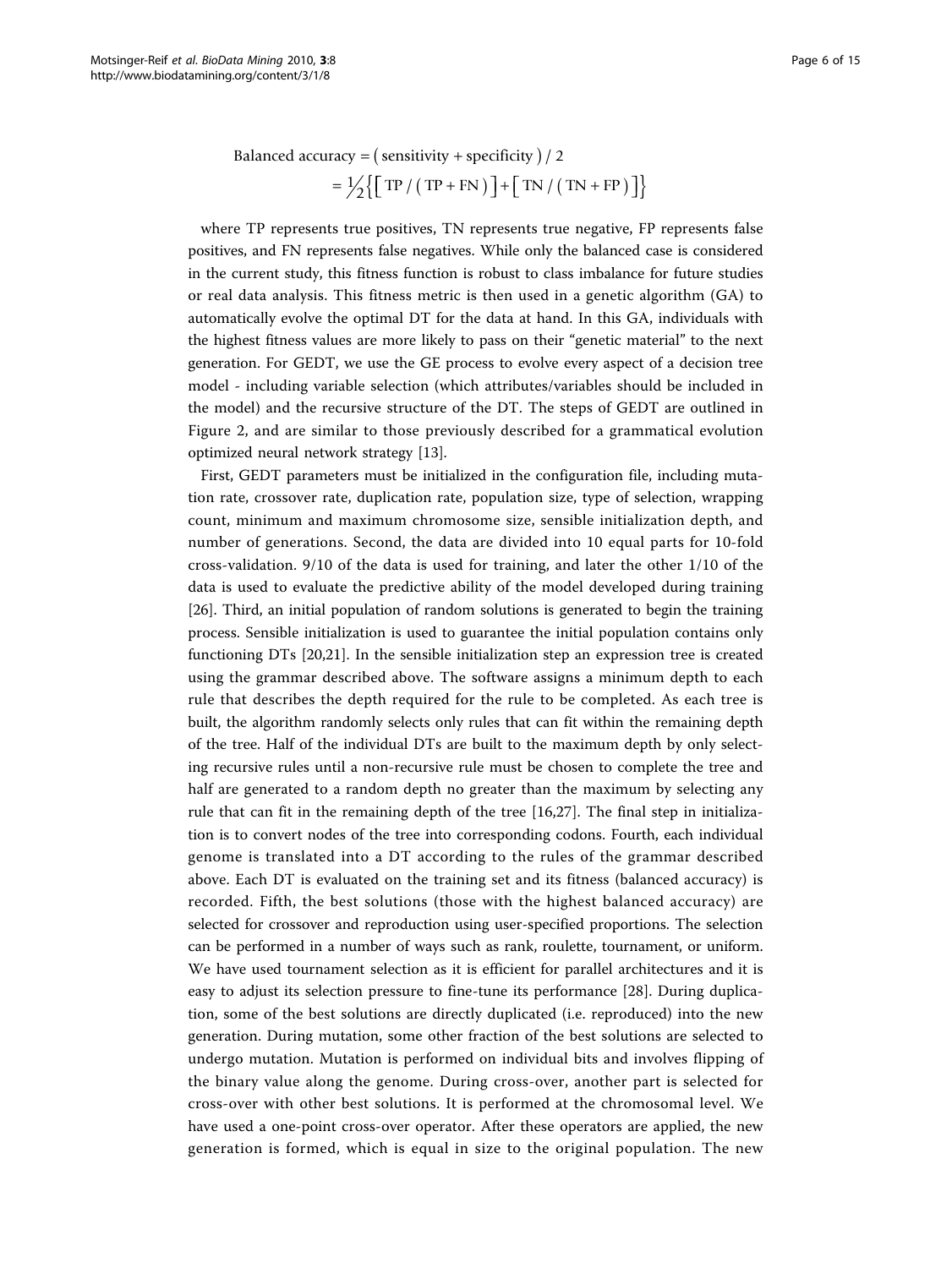<span id="page-6-0"></span>

selection (tournament) and testing - evaluating prediction error. The steps are as described in the Algorithm section.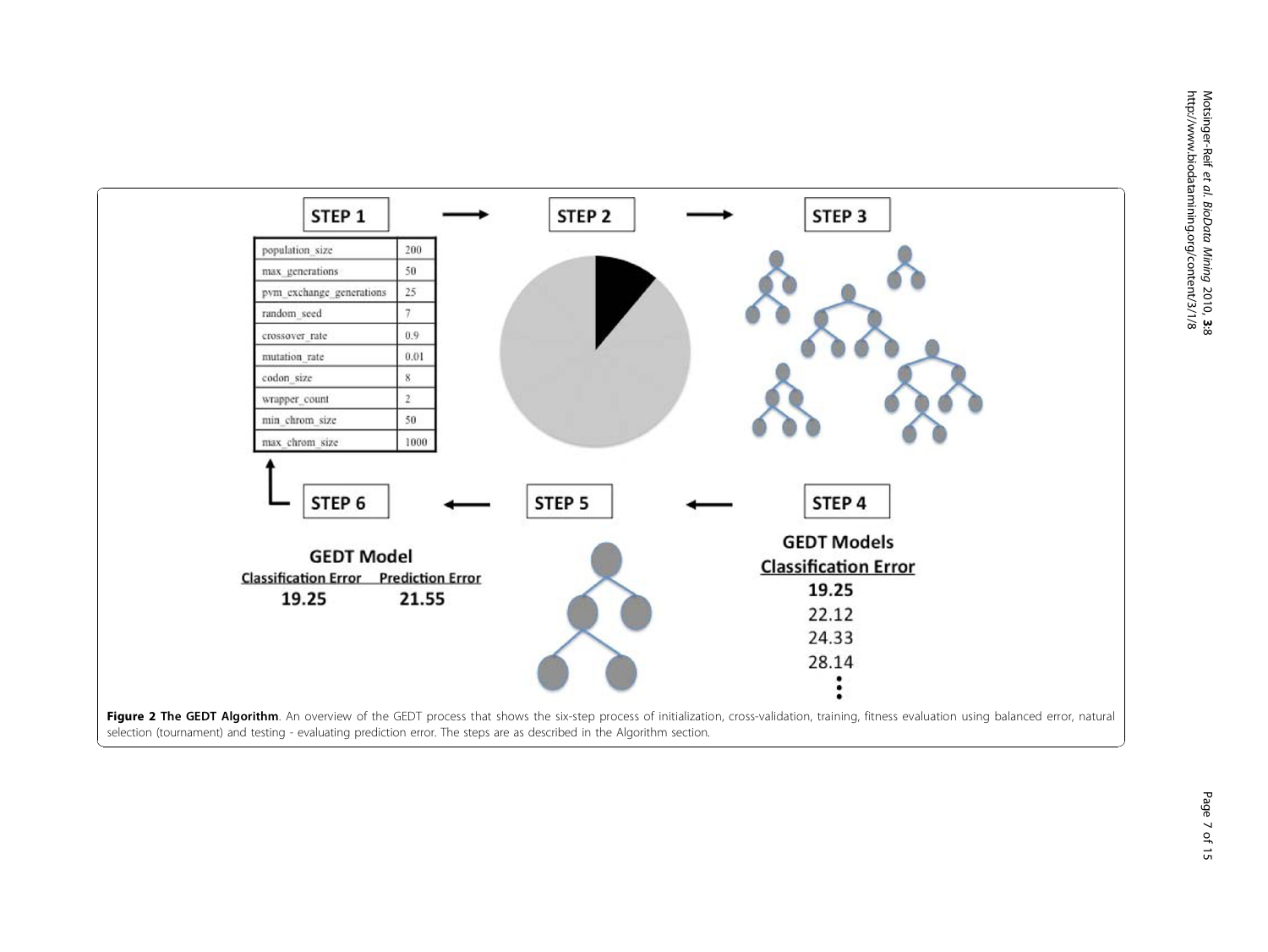<span id="page-7-0"></span>generation created by a selection technique specified in the configuration file begins the cycle again. This continues until a balanced accuracy of 100% or a user-specified limit on the number of generations is met. An optimal solution is identified after each generation. Periodically, the best solution is replicated between sub-populations. At the end of GEDT evolution, the overall best solution is selected as the optimal DT. Sixth, this best GENN model is tested on the 1/10 of the data left out to estimate the prediction error of the model. Steps two through six are performed ten times using a different 9/10 of the data for training and 1/10 of the data for testing. The goal of GEDT is to find a model that not only fits the data at hand, but will predict on future, unseen data. Cross validation is used in GEDT to prevent overfitting [[26\]](#page-14-0). Overfitting refers to the phenomenon in which a predictive model may well describe the relationship between predictors and outcome in the sample used to develop the model, but may subsequently fail to provide valid predictions in new samples. The use of both classification balanced accuracy and prediction balanced accuracy within the GEDT algorithm emphasizes generalizability of the final model. As described above, for each cross-validation interval, a best model is chosen based on highest accuracy of all models evaluated for that interval - resulting in a total of 10 models (one best model for each interval). A classification accuracy and prediction accuracy are recorded for each of the models and a cross-validation consistency can be measured to determine those variables that have a strong signal in the gene-gene interaction model. Cross-validation consistency summarizes the number of times each variable is present in the GEDT model out of the best models from the ten cross-validation data splits. The higher the cross-validation consistency, the stronger the support for the model. The locus/loci with the highest cross-validation consistency are chosen as the final model of the GEDT analysis.

## Random Search Decision Trees

As a negative control, a random-search decision tree algorithm was implemented. The random search generates the initial chromosome population as described above for GEDT, but this generation occurs at every generation instead of only at the beginning of the run (such that no cross-over, mutation, or evolution occurs, only a random search. Each genome is converted by the grammar into a decision and the fitness is determined just as it is for GEDT. The algorithm stores the single best tree from all the generations and returns that as the final model. All other networks are discarded. C4.5 Decision Tree Modeling

To compare the performance of GEDT versus a more traditional decision tree approach for the purely epistatic model, the C4.5 algorithm was used to evaluate each of the purely epistatic datasets (described below). The C4.5 algorithm has previously

|  |  |  |  | Table 1 Penetrance patterns for 2-locus epistatic models |
|--|--|--|--|----------------------------------------------------------|
|--|--|--|--|----------------------------------------------------------|

| Model    | <b>XOR</b> |    |          | <b>BOX</b> |    |    | <b>MOD</b> |    |    |
|----------|------------|----|----------|------------|----|----|------------|----|----|
| Genotype | AΑ         | Aa | aa       | AΑ         | Aa | aa | АΑ         | Aa | aa |
| BB       |            | X  |          | Х          | X  | Х  | X          |    |    |
| Bb       | X          |    | $\times$ | Х          |    |    | Х          | Х  |    |
| bb       |            | Х  |          | ⋏          |    |    |            |    | v  |

Cells marked "x" represent genotype combinations with lower risk. The values "x," "y," and "z" represent penetrance values with  $0 < x < y \le z < 1$  which were chosen to achieve the desired heritability. For XOR models with MAF = 0.5, z = y; for XOR models with MAF = 0.25,  $z > y$  to achieve no marginal effects at either locus.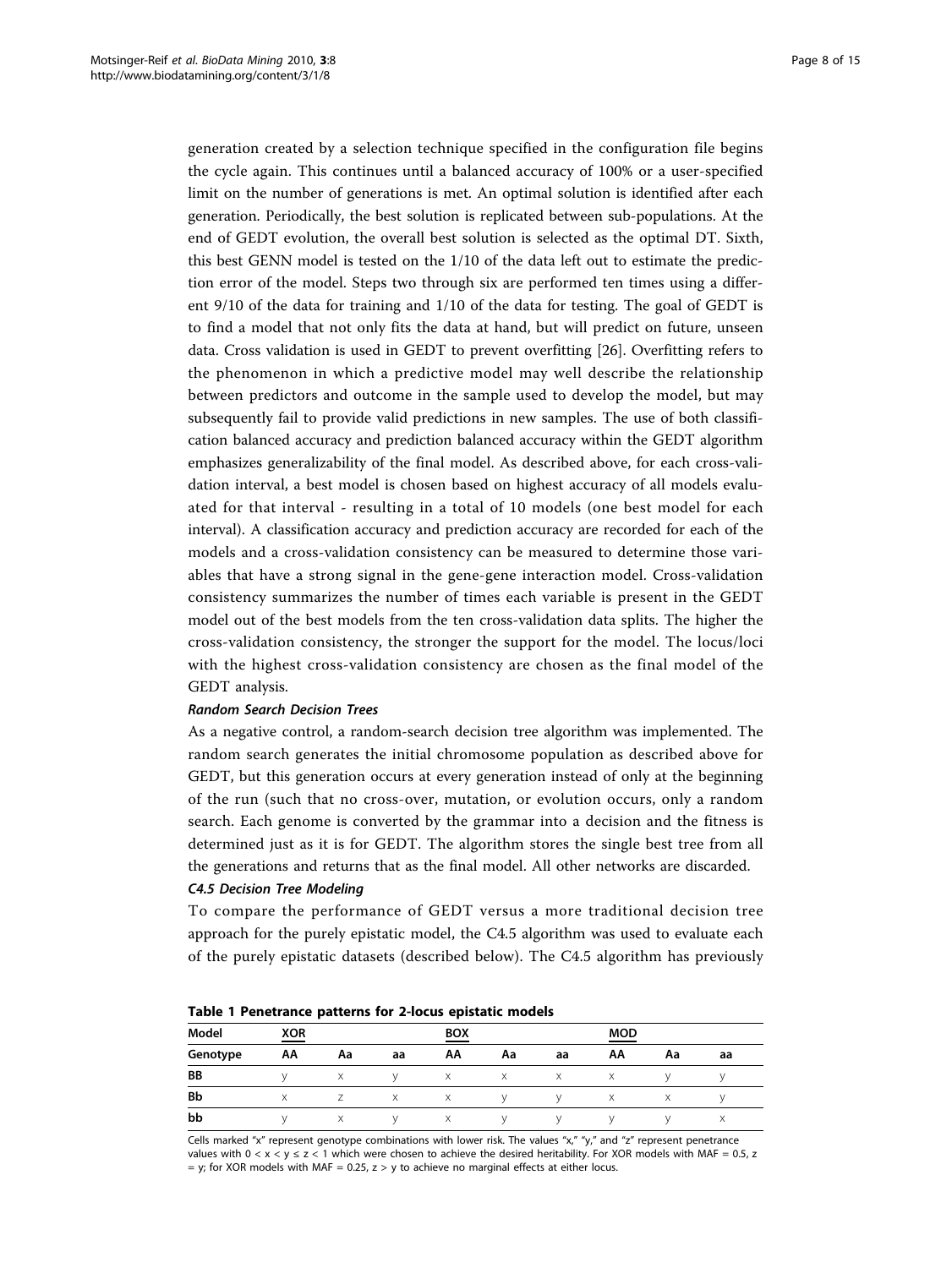| Model<br><b>Number</b> | Heritability<br>(%) | <b>Minor Allele</b><br>Frequency | Genetic<br>Model |                | Power (%)                    |                | Power (Lib %)                |  |
|------------------------|---------------------|----------------------------------|------------------|----------------|------------------------------|----------------|------------------------------|--|
|                        |                     |                                  |                  |                | <b>GEDT</b> Random<br>Search |                | <b>GEDT</b> Random<br>Search |  |
| $\mathbf{1}$           | $\mathbf{1}$        | 0.25                             | <b>XOR</b>       | $\mathbf 0$    | $\mathbf 0$                  | $\mathbf{1}$   | 1                            |  |
| $\sqrt{2}$             | $\mathbf{1}$        | 0.5                              | <b>XOR</b>       | $\mathbf 0$    | $\overline{0}$               | $\overline{2}$ | $\mathbf{1}$                 |  |
| 3                      | 2.5                 | 0.25                             | <b>XOR</b>       | $\Omega$       | 0                            | $\mathbf{1}$   | $\mathbf 0$                  |  |
| $\overline{4}$         | 2.5                 | 0.5                              | <b>XOR</b>       | 0              | $\circ$                      | $\overline{2}$ | 0                            |  |
| 5                      | 5                   | 0.25                             | <b>XOR</b>       | $\mathbf{1}$   | $\mathbf 0$                  | $\overline{2}$ | $\overline{0}$               |  |
| 6                      | 5                   | 0.5                              | <b>XOR</b>       | $\mathbf{1}$   | $\mathbf{1}$                 | $\overline{2}$ | 0                            |  |
| $\overline{7}$         | 7.5                 | 0.25                             | <b>XOR</b>       | 3              | $\circ$                      | 4              | $\overline{0}$               |  |
| 8                      | 7.5                 | 0.5                              | <b>XOR</b>       | $\overline{2}$ | $\overline{0}$               | 6              | $\mathbf 0$                  |  |
| 9                      | 10                  | 0.25                             | <b>XOR</b>       | $\Omega$       | $\mathbf 0$                  | $\mathbf{1}$   | $\mathbf{1}$                 |  |
| 10                     | 10                  | 0.5                              | <b>XOR</b>       | $\overline{4}$ | $\mathbf 0$                  | $\overline{7}$ | $\mathbf{1}$                 |  |
| 11                     | $\mathbf{1}$        | 0.25                             | Box              | $\overline{2}$ | $\overline{2}$               | 28             | $\mathbf 0$                  |  |
| 12                     | $\mathbf{1}$        | 0.5                              | <b>Box</b>       | 5              | 1                            | 24             | $\Omega$                     |  |
| 13                     | 2.5                 | 0.25                             | Box              | 13             | $\mathbf 0$                  | 59             | $\mathbf 0$                  |  |
| 14                     | 2.5                 | 0.5                              | Box              | 16             | $\mathbf 0$                  | 69             | $\mathbf{1}$                 |  |
| 15                     | 5                   | 0.25                             | <b>Box</b>       | 57             | 0                            | 90             | $\overline{2}$               |  |
| 16                     | 5                   | 0.5                              | Box              | 35             | $\mathbf 0$                  | 82             | $\mathbf 0$                  |  |
| 17                     | 7.5                 | 0.25                             | Box              | 72             | $\mathbf 0$                  | 95             | $\mathbf{1}$                 |  |
| 18                     | 7.5                 | 0.5                              | Box              | 53             | 0                            | 93             | 4                            |  |
| 19                     | 10                  | 0.25                             | Box              | 83             | 0                            | 100            | $\overline{2}$               |  |
| 20                     | 10                  | 0.5                              | Box              | 69             | $\mathbf{1}$                 | 95             | $\mathbf{1}$                 |  |
| 21                     | $\mathbf{1}$        | 0.25                             | Mod              | $\mathbf{1}$   | $\mathbf{1}$                 | 15             | $\overline{3}$               |  |
| 22                     | $\mathbf{1}$        | 0.5                              | Mod              | $\mathbf{1}$   | $\mathbf 0$                  | 9              | $\overline{4}$               |  |
| 23                     | 2.5                 | 0.25                             | Mod              | 7              | $\mathbf 0$                  | 49             | 8                            |  |
| 24                     | 2.5                 | 0.5                              | Mod              | 6              | $\mathbf 0$                  | $\overline{2}$ | 12                           |  |
| 25                     | 5                   | 0.25                             | Mod              | 40             | $\mathbf 0$                  | 89             | 8                            |  |
| 26                     | 5                   | 0.5                              | Mod              | 20             | 0                            | 46             | 7                            |  |
| 27                     | 7.5                 | 0.25                             | Mod              | 79             | $\mathbf 0$                  | 96             | $\overline{4}$               |  |
| 28                     | 7.5                 | 0.5                              | Mod              | 47             | $\mathbf 0$                  | 65             | 5                            |  |
| 29                     | 10                  | 0.25                             | Mod              | 81             | $\mathbf 0$                  | 99             | 5                            |  |
| 30                     | 10                  | 0.5                              | Mod              | 60             | $\mathbf 0$                  | 78             | 9                            |  |

<span id="page-8-0"></span>Table 2 Power Results for Simulated Models, n = 250

Summary characteristics for the models simulated are listed, including the minor allele frequency simulated, the heritability of the simulated model, and the genetic model used. Complete penetrance functions are available from the authors upon request.

been described in detail [[29\]](#page-14-0). Briefly, the C4.5 algorithm builds decision tree models by selecting attributes (for genetic association studies these are typically SNPs) that most effectively split the test samples into subsets that are enriched for one class or another (for genetic association studies these are case/control classes). The criterion used for evaluating the effectiveness of a split is the normalized information gain (difference in entropy) that results from splitting the data based on the attribute categories. The attribute with the highest gain is selected, and the algorithm recurs on the smaller sub-lists created by this split to hierarchically build a decision tree. Pruning is an important component of traditional decision tree modelling, and is often used in applications of the C4.5 algorithm. In the current study we use subtree replacement pruning [[30](#page-14-0)], where nodes in a tree may be replaced with a leaf (which reduces the number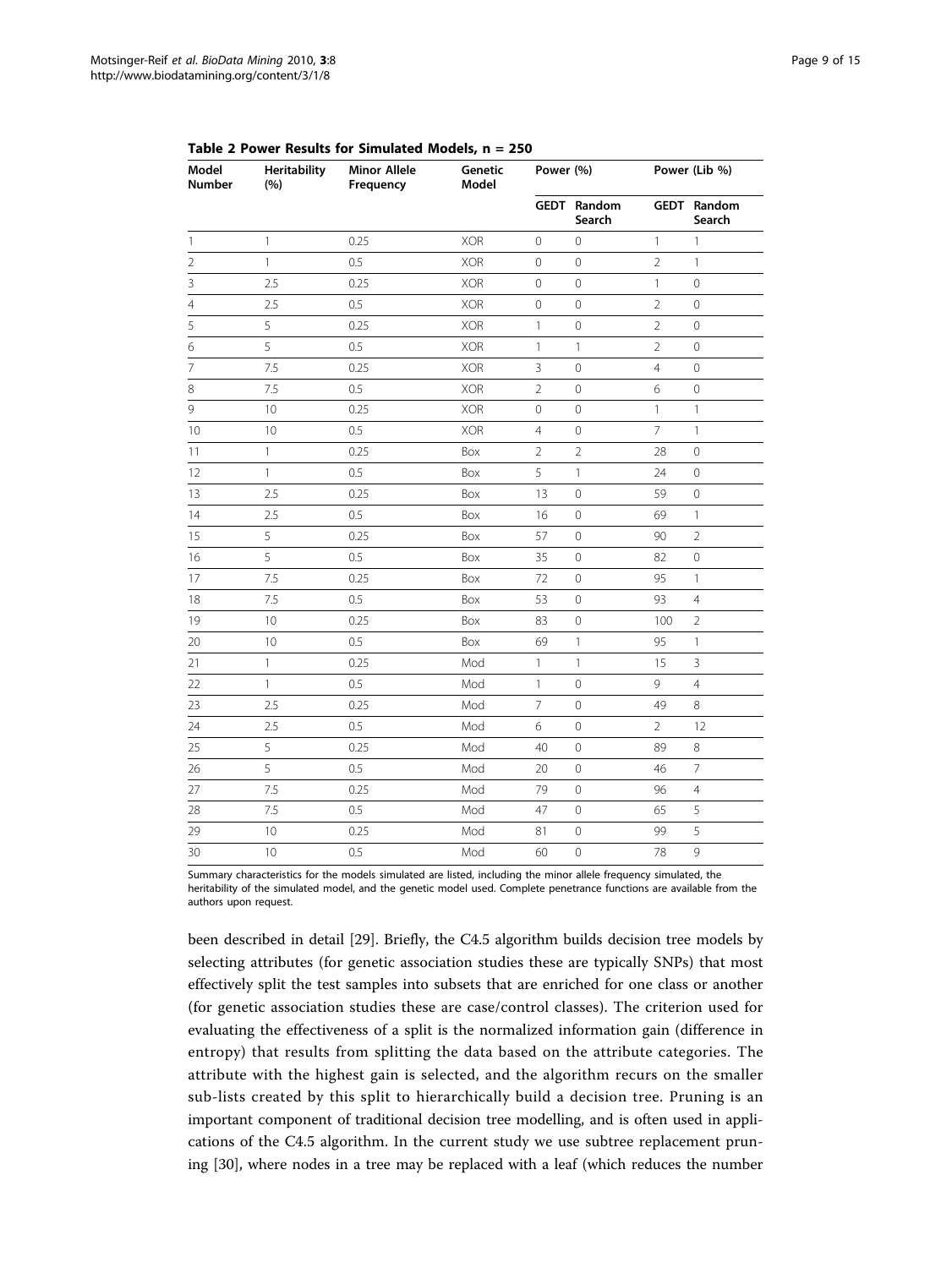of tests along a certain path). This process starts from the leaves of the fully formed tree, and works backwards toward the root.

## **Testing**

For the purposes of the current study, purely epistatic genetic models were generated with varying effect sizes. These models emulate the situation where the phenotype under study cannot be predicted from the independent effects of any single gene, but is the result of combined effects of two or more genes [[31\]](#page-14-0). As discussed above, such epistatic (gene-gene interaction) models are increasingly assumed to play an important role in the underlying etiology of common genetic diseases [[5\]](#page-13-0). We used penetrance functions to represent epistatic genetic models, where penetrance defines the probability of disease given a particular genotype combination by modeling the relationship between genetic variations and disease risk. The genetic variations modelled are singlenucleotide polymorphisms (SNPs). For each individual, a total of 100 SNPs were simulated, where two of the SNPs are associated with the outcome, and 98 are noise SNPs. Case-control data was simulated with 125 cases and 125 controls generated for each dataset (representing very small sample sizes), and 100 datasets were generated for each genetic model and effect size combination (described below).

We used a well-described epistasis model exhibiting interaction effects in the absence of main effects, and two interaction models with main effects. Models that lack main effects challenge the method to find interactions in a complex dataset. The models with both marginal and interaction effects may represent more common biological models. The general penetrance functions used for the simulation are shown in Table [1.](#page-7-0) The first model, based on the nonlinear XOR function, is a modification of the model initially described by Li and Reich [[32](#page-14-0)]. This model generates an interaction effect in which low risk of disease is dependent on inheriting a heterozygous genotype (Aa) from one locus or a heterozygous genotype (Bb) from a second locus, but not both. The second model, called the BOX model, is a symmetric two-locus interaction with main effects at both loci and is a variation on the dominant-dominant model described by Neuman and Rice [[33\]](#page-14-0). In this second model, low risk of disease is dependent on inheriting two low-risk alleles at either one or both loci (AA and/or BB). The third model, referred to as the MOD function, has an asymmetric risk pattern, shown in Table [1.](#page-7-0) This model represents a modifying effect model on an exclusive OR function described by Li and Reich [[32](#page-14-0)], creating a main effect in addition to the interaction.

For each of the three genetic models (XOR, BOX, and MOD), five different effect sizes were used, with two different minor allele frequencies (resulting in a total of 30 sets of data simulations). Effect size was measured as the proportion of the trait variance that is due to genetics, or broad sense heritability. As calculated according to Culverhouse *et al* [\[34](#page-14-0)], heritabilities for the simulated models ranged from 1-10%, capturing a range of potential models with relatively low effect sizes. Genotypes were generated according to Hardy-Weinberg proportions at two different allele frequencies, 0.25 and 0.5. For the XOR function, these models exhibit interaction effects in the absence of any main effects. For the BOX and the MOD models, both main effects and interactions are seen. A summary of the characteristics of all the models simulated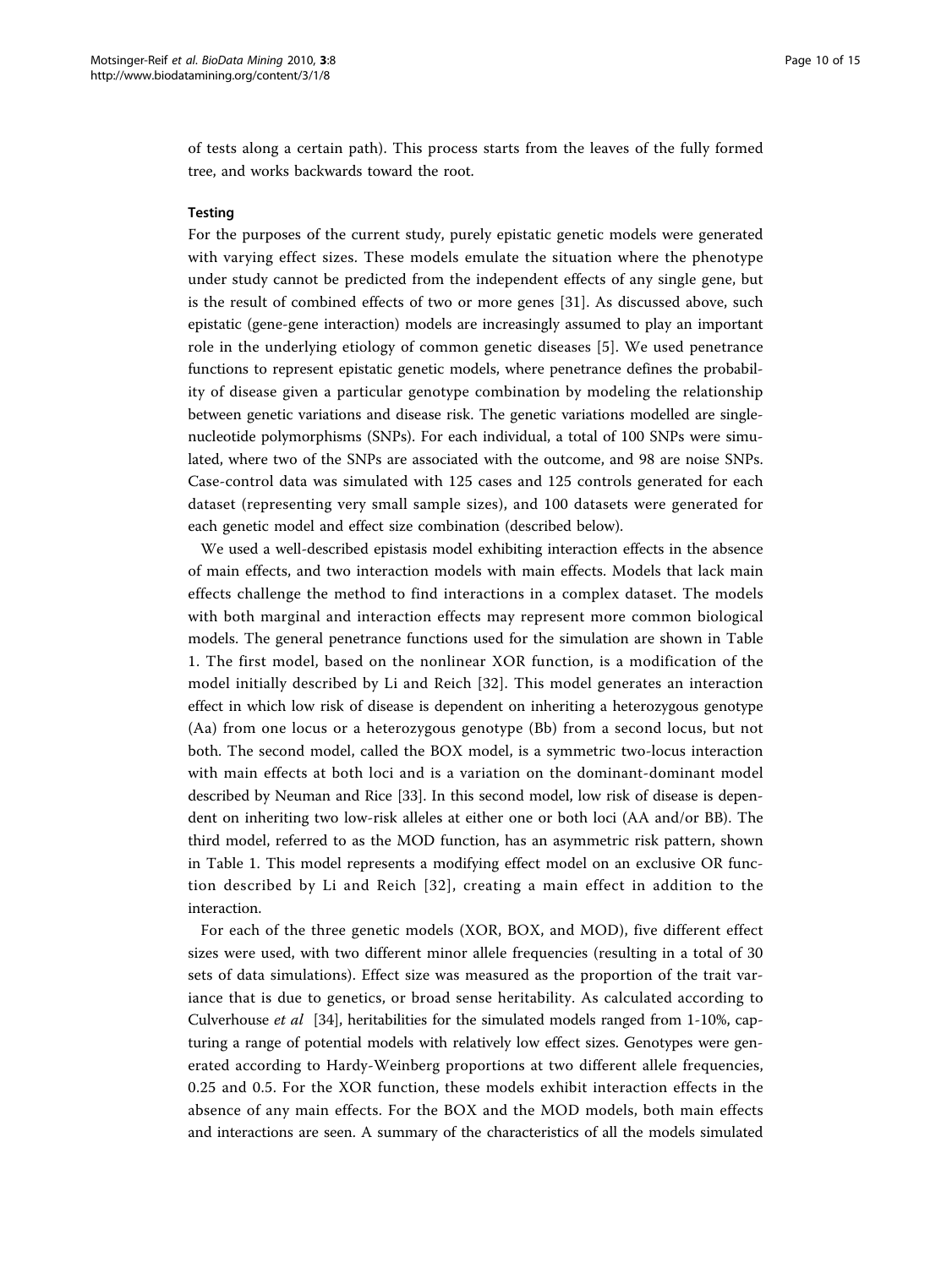<span id="page-10-0"></span>are listed in Table [2](#page-8-0). GenomeSim software described by Dudek et al [\[35](#page-14-0)] was used to simulate the data.

For the purely epistatic model, the XOR model, because of the range of power results seen, additional datasets were simulated with increased sample sizes. For each of the effect sizes, a total of 500 individuals (250 cases and 250 controls) were simulated. This resulted in an additional 10 models simulated, again with 100 replicate datasets simulated for each of these 10 models.

While power comparisons on a genome-wide scale are computationally infeasible in the scope of the current study, to evaluate the scalability of the GEDT method single datasets of different sizes were generated for timing experiments with GEDT. Using the XOR model described above, datasets with 500 cases and 500 controls were generated with a total of 1000, 10000, 100000, and 500000 total SNPs.

The simulated datasets generated in the current study are available by request directly from the authors or through [http://www4.stat.ncsu.edu/~motsinger.](http://www4.stat.ncsu.edu/~motsinger)

## Implementation

GEDT was used to analyze each of the simulated datasets described above. The configuration parameters used for analysis were as follows: 1000 generations, population size of 500 individuals, migration after every 25 generations, cross-over rate of 0.9, mutation rate of 0.01, chromosome size bounded by lower limit of 50 and upper limit of 1000, tournament type of selection, standard i.e. single-point cross-over, balanced accuracy for fitness evaluation, and sensible initialization. These parameters are all defined in the configuration file. To prevent stalling in local minima in the fitness landscape, the island model of parallelization is used where the population was split across 4 equally sized island populations. In this model, the best individual is passed to each of the other processes periodically (in this case, every 25 generations [[36](#page-14-0)]). GEDT is implemented in C++ and was developed/tested on the Linux platform and data was analyzed on a quad-core Core2 Xeon processors (8 processors, each at 3 GHz and with 4GB of memory). Software and user instructions are available from the authors

| Model<br><b>Number</b> | <b>Heritability</b><br>(%) | <b>Minor Allele</b><br>Frequency | Genetic<br>Model | Power(%)    |                  |          | Power (Lib %) |                  |              |
|------------------------|----------------------------|----------------------------------|------------------|-------------|------------------|----------|---------------|------------------|--------------|
|                        |                            |                                  |                  | <b>GEDT</b> | Random<br>Search |          | C4.5 GEDT     | Random<br>Search | C4.5         |
| 31                     |                            | 0.25                             | <b>XOR</b>       | 37          |                  | $\Omega$ | 67            | 4                | $\Omega$     |
| 32                     |                            | 0.5                              | <b>XOR</b>       | 45          | $\mathcal{P}$    | $\Omega$ | 79            | 3                | $\Omega$     |
| 33                     | 2.5                        | 0.25                             | <b>XOR</b>       | 68          |                  | 0        | 82            | $\overline{4}$   | $\mathbf{0}$ |
| 34                     | 2.5                        | 0.5                              | <b>XOR</b>       | 75          | $\Omega$         | 0        | 93            | 6                | $\Omega$     |
| 35                     | 5                          | 0.25                             | <b>XOR</b>       | 83          | $\Omega$         | $\Omega$ | 98            | 7                | $\Omega$     |
| 36                     | 5                          | 0.5                              | <b>XOR</b>       | 90          |                  | $\Omega$ | 99            | 8                | $\Omega$     |
| 37                     | 7.5                        | 0.25                             | <b>XOR</b>       | 95          | $\Omega$         | 0        | 93            | 2                | $\mathbf{0}$ |
| 38                     | 7.5                        | 0.5                              | <b>XOR</b>       | 95          | 4                | 0        | 99            | 7                | $\Omega$     |
| 39                     | 10                         | 0.25                             | <b>XOR</b>       | 96          | 3                | $\Omega$ | 100           | 11               | $\Omega$     |
| 40                     | 10                         | 0.5                              | <b>XOR</b>       | 95          | $\Omega$         | 0        | 100           | 10               | $\Omega$     |

Table 3 Power Results for Purely Epistatic Simulated Models, n = 500

Summary characteristics for the models simulated are listed, including the minor allele frequency simulated, the heritability of the simulated model, and the genetic model used. Complete penetrance functions are available from the authors upon request.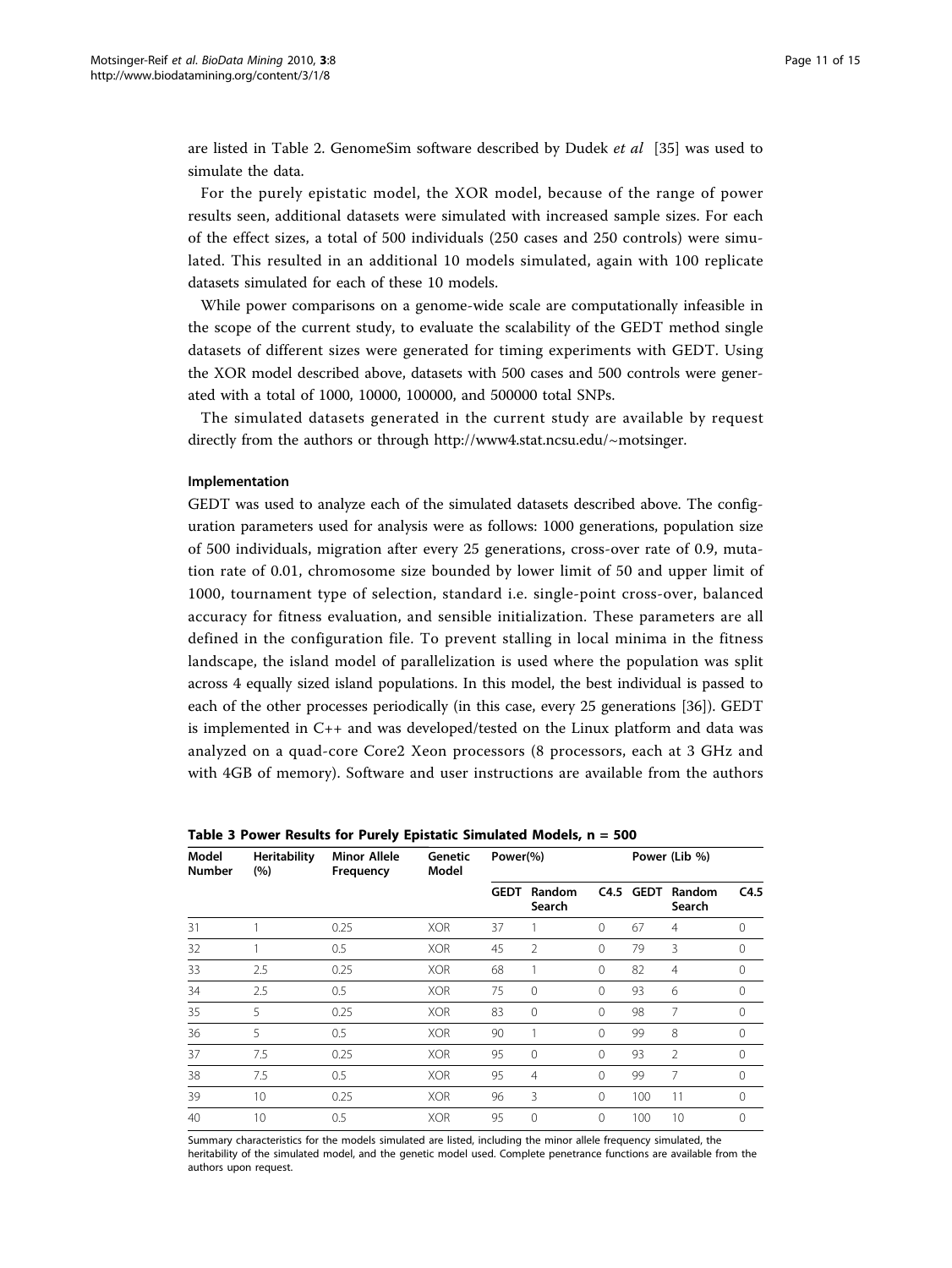| <b>Number of SNPs</b> | <b>Time for Analysis</b> |  |
|-----------------------|--------------------------|--|
| 1000                  | 0.15                     |  |
| 10000                 | 0.5                      |  |
| 100000                | 6.9                      |  |
| 500000                | 33.9                     |  |

<span id="page-11-0"></span>

| <b>Table 4 Analysis Times for Larger Datasets</b> |  |  |  |
|---------------------------------------------------|--|--|--|
|---------------------------------------------------|--|--|--|

Times are given in hours, for a single cross-validation interval.

upon request, or linked from the following website: [http://www4.stat.ncsu.edu/](http://www4.stat.ncsu.edu/~motsinger)  $~\sim$ motsinger.

The random search algorithm was used to analyze each of the 3000 simulated datasets as a negative control, and is implemented as a configuration parameter in the GEDT software. All configuration parameters used in the GEDT analysis were mirrored on the random search algorithm, with the exception of the parameters that control selection, mutation, and crossover. Population sizes and the number of generations were identical to those implemented in GEDT. The overall best random decision tree was selected as the final model.

For the purely epistatic XOR model simulations, C4.5 decision tree modelling was performed, as implemented in the J48 algorithm in freely available Weka software [[37](#page-14-0)]. Default parameter settings were used, as follows: binarysplits = false, cinfidencefactor = 0.25, debug = false, minnumobj = 2, minfolds = 3, reducederrorpruning = false, saveinstancedata = false, seed = 1, subtreeraising = true, unpruned = false, uselaplace = false, and ten-fold cross-validation was used.

Power for all analyses was calculated in two ways. First, power was estimated under each epistasis model as the number of times the algorithm correctly identified both functional loci out of each set of 100 datasets, without any false positive or false negative loci. This represents a very conservative definition of power, where only models with only the exact simulated loci included in the final model contribute to the power estimates. Because of the conservative nature of this calculation, a more "liberal" definition of power was also considered. Under this definition, models that included only true positive loci (with or without false positive loci). Under this definition, models that correctly identified correct loci are considered a "success". While these definitions of power may not be traditional statistical definitions, they are intended as practical assessments of the performance of the methods.

## Power Results

The power results for each model are as shown in the Table [2.](#page-8-0) There are a few general trends that are expected for all association methods. First, as the effect size increases, the power of GEDT increases. Additionally, as the minor allele frequency increases, power generally increases. Also, the "liberal" power is always higher, as is expected since the results that count towards the "conservative" power estimates represent a subset of the models that contribute to the "liberal" estimate. Additionally, as is generally the case, the power to detect models with main effects is considerably higher than the purely epistatic model. Finally, as expected, the power of the random search is substantially lower than that of GEDT under both definitions, and is close to zero in most cases.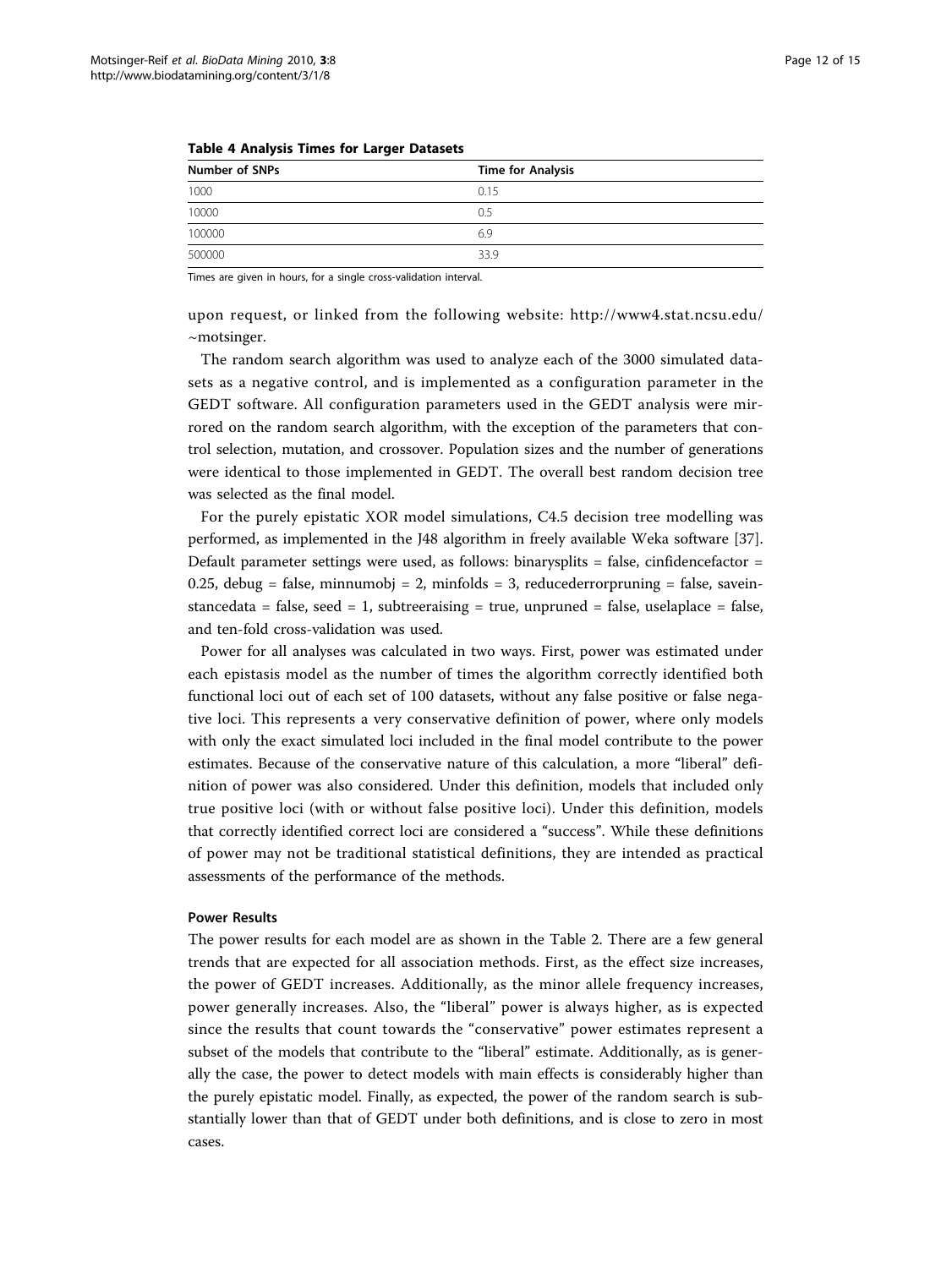Because of the low power of GEDT to detect the XOR model, power was re-evaluated for larger sample sizes. The results are shown in Table [3.](#page-10-0) These results indicate that for increased sample sizes, GEDT has high power to detect purely epistatic interactions. Additionally, the power of C4.5 to detect purely epistatic models is included in Table [3](#page-10-0). As expected, C4.5 is unable to model purely epistatic models due to the hierarchical model building approach used.

The GEDT method is also computationally efficient, making it a reasonable approach for larger scale data analysis. For the simulated data used in the power calculations, the experiment described above was executed in parallel on a set of Linux blades with 2.33 Ghz processors, and each cross-validation replicate completed, on average, in under five minutes. To better understand the scalability of GEDT to large scale datasets, the results of the timing experiments for the larger SNP datasets are shown in Table [4](#page-11-0). These results demonstrate that while the computation time is certainly not trivial, it is reasonable and feasible for genome-wide association study analysis.

## **Discussion**

In the current study, we have presented a detailed description of a new methodology to detect gene-gene interactions in genetic association studies. We propose the use of grammatical evolution to evolve every aspect of decision tree models to detect genegene and gene-environment interactions. We demonstrate the potential of the method on a range of simulated two-locus gene-gene interaction models. GEDT has reasonably high power to detect models of small to moderate effect sizes, even in very small sample sizes as those simulated in the current study.

While these results are encouraging, the GEDT methodology is still in its infancy, and there are many aspects of its implementation and application that are currently under investigation. First, the parameters implemented in the configuration file are currently undergoing sweeps for a wide range of values to determine optimal settings for data analysis. For example, preliminary data (not shown) shows that as expected, as the number of generations that GEDT is run is increased, the power to detect models also increases. This trend should be further evaluated and potentially more sophisticated stopping rules should be considered. Other types of selection, different crossover and mutation rates, etc. should also be evaluated to maximize the power of the method.

Additionally, the performance of GEDT should be compared to other methods used in genetic epidemiology designed to detect epistasis - such as Multifactor Dimensionality Reduction [[9\]](#page-13-0), Grammatical Evolution Neural Networks [[13\]](#page-13-0), etc. Also, the performance of GEDT should be further compared to other decision tree algorithms and alternate implementations of the C4.5 algorithm implemented in the current study [[22\]](#page-14-0). No method can be considered in a vacuum - and empirical comparisons will play an important role in understanding the niche of the GEDT methodology. These comparisons should consider a variety of genetic models, including heterogeneity, the presence of phenocopy, etc.

Additionally, alternate approaches to internal model validation should be explored for the GEDT algorithm that might allow more than a single final best model to be evaluated. Other highly successful decision tree approaches, such as Random Forest [[11](#page-13-0)] use bootstrapping approaches to rank attributes in order of importance.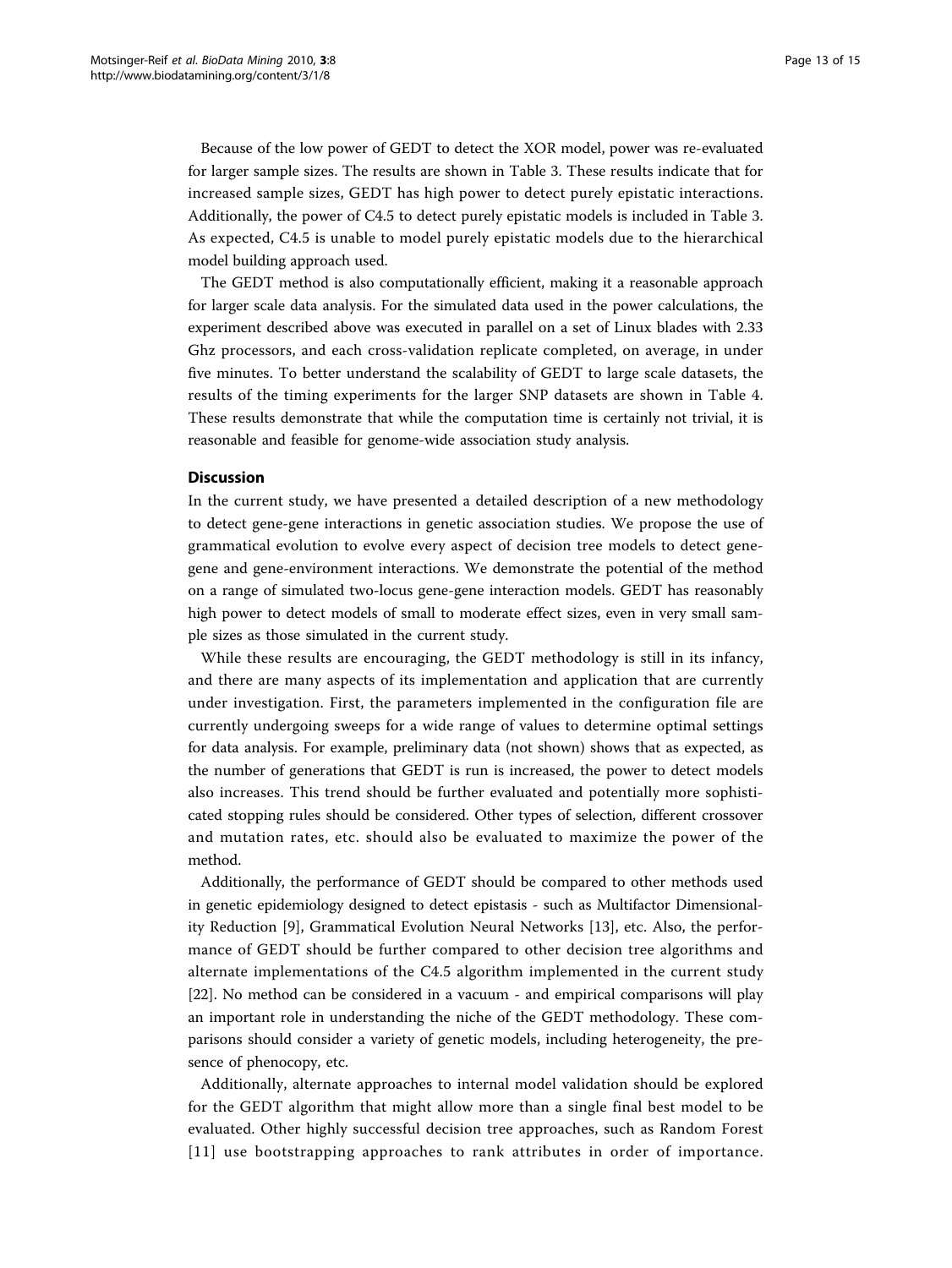<span id="page-13-0"></span>Considering extensions of GEDT inspired by such approaches will be an important future research direction.

The current results indicate the potential of this exciting new approach, but as the end goal of any methodological development is the application to real data, GEDT should be applied to real datasets in human genetics to really evaluate its potential.

## Conclusions

In the current study, we introduce a new approach for detecting gene-gene interactions in genetic association studies, a grammatical evolution optimized decision tree approach (GEDT). GEDT is able to detect interactions in the presence and the absence of main effects. We demonstrate the potential of the method in a range of simulated data; GEDT has high power to detect genetic risk models of very low effect sizes in relatively small samples. GEDT is a promising new approach for human genetics.

#### Acknowledgements

SJW and NEH are supported by training grants NIGMS T32GM081057 and NIEHS 2 T32 ES007329 respectively. An earlier version of this study and manuscript were presented at the 8th European Conference on Evolutionary Computation, Machine Learning and Data Mining in Bioinformatics.

#### Author details

<sup>1</sup>Bioinformatics Research Center, North Carolina State University, Raleigh, NC, USA 27695. <sup>2</sup>Department of Statistics, North Carolina State University, Raleigh, NC, USA 27695. <sup>3</sup>Department of Computer Science, North Carolina State University, Raleigh, NC, USA 27695.

#### Authors' contributions

AMR conceived of the current study and contributed to writing the manuscript. SD worked on the coding and implementation of the GEDT method and contributed to writing the manuscript. SJW simulated the data used for the experiment, and contributed to writing the manuscript. NEH contributed to the coding and implementation of GEDT method and performed the data analysis. All authors have read and approved the final manuscript.

#### Competing interests

The authors declare that they have no competing interests.

#### Received: 2 June 2010 Accepted: 18 November 2010 Published: 18 November 2010

#### References

- 1. Altshuler D, Daly MJ, Lander ES: Genetic mapping in human disease. Science 2008, 322:881-888.
- 2. Moore JH, Ritchie MD: STUDENTJAMA. The challenges of whole-genome approaches to common diseases. JAMA 2004, 291:1642-1643.
- 3. Hirschhorn JN: Genomewide association studies-illuminating biologic pathways. N Engl J Med 2009, 360:1699-1701.
- Goldstein DB: Common genetic variation and human traits. N Engl J Med 2009, 360:1696-1698.
- 5. Moore JH: The ubiquitous nature of epistasis in determining susceptibility to common human diseases. Hum Hered 2003, 56:73-82.
- 6. Bellman R: Adaptive Control Processes. Princeton: Princeton University Press; 1961.
- 7. Moore JH, Williams SM: New strategies for identifying gene-gene interactions in hypertension. Ann Med 2002, 34:88-95.
- 8. Motsinger AA, Ritchie MD, Reif DM: Novel methods for detecting epistasis in pharmacogenomics studies. Pharmacogenomics 2007, 8:1229-1241.
- 9. Ritchie MD, Hahn LW, Roodi N, Bailey LR, Dupont WD, Parl FF, Moore JH: Multifactor-dimensionality reduction reveals high-order interactions among estrogen-metabolism genes in sporadic breast cancer. Am JHum Genet 2001, 69:138-147.
- 10. Nelson MR, Kardia SL, Ferrell RE, Sing CF: A combinatorial partitioning method to identify multilocus genotypic partitions that predict quantitative trait variation. Genome Res 2001, 11:458-470.
- 11. Brieman L: Random Forests. Machine Learning 2001, 45:27.
- 12. Aguilar-Ruiz JS, Moore JH, Ritchie MD: Filling the gap between biology and computer science. BioData Min 2008, 1:1.
- 13. Motsinger-Reif AA, Dudek SM, Hahn LW, Ritchie MD: Comparison of approaches for machine-learning optimization of neural networks for detecting gene-gene interactions in genetic epidemiology. Genet Epidemiol 2008.
- 14. Yao X: Evolutionary artificial neural networks. Int J Neural Syst 1993, 4:203-222.
- 15. Motsinger-Reif AA, Ritchie MD: Neural networks for genetic epidemiology: past, present, and future. BioData Min 2008, 1:3.
- 16. Koza J, Rice JP: Genetic generation of both the weights and architecture for a neural network. IEEE Transactions 1991, 2.
- 17. Moore JH, Parker JS, Olsen NJ, Aune TM: Symbolic discriminant analysis of microarray data in autoimmune disease. Genet Epidemiol 2002, 23:57-69.